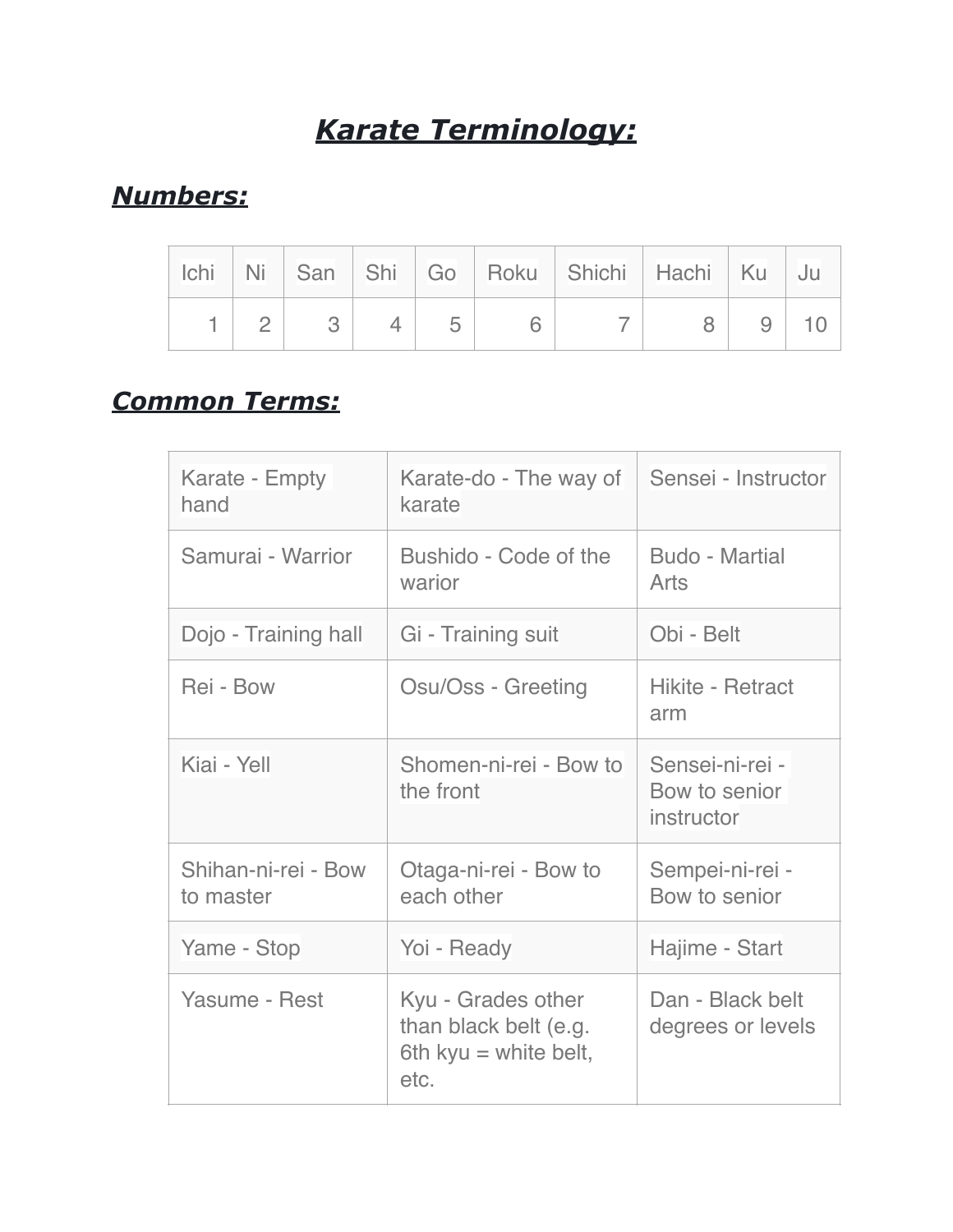| Shomen - Front                                                    | Gedan - Lower                         | Chudan - Middle                                                |  |
|-------------------------------------------------------------------|---------------------------------------|----------------------------------------------------------------|--|
| Jodan - Upper                                                     | Mokuso - Meditation                   | Seiza - Formal<br>sitting position                             |  |
| Ki - Internal power                                               | Kime - Focus                          | <b>Tanden - Lower</b><br>abdomen                               |  |
| Zanshin - State of<br>mind and body -<br>calm but fully<br>aware. | Kata - Pre-arranged<br>fighting forms | Kihon kumite -<br>Basic pre-<br>arrranged fighting<br>practice |  |
| Jiyu ippon kumite -<br>One-step free-style<br>fighting practice   | Jiyu kumite - Free<br>sparring        | Ippon kumite -<br>One point free-<br>style sparring            |  |

### *Other Words:*

- *Kihon basic(s)*
- *Ki-ai "spirit focus" / a focusing yell*
- *Kime "decision" / focus*
- *Rei bow*
- *Youi "get ready" / often a command to stand in hachinojidachi*
- *Yame stop*
- *Yasume rest, relax*
- *Maware / mawatte turn*
- *Hajime begin*
- *Mokusou "quiet meditation"*
- *Dojo [dou-jou] "way place," the place where you train*
- *Dojo kun dojo desiderata*
- *Seiza "proper sitting" / kneeling*
- *Sensei Instructor*
- *Sempai senior student*
- *Kou-hai junior student*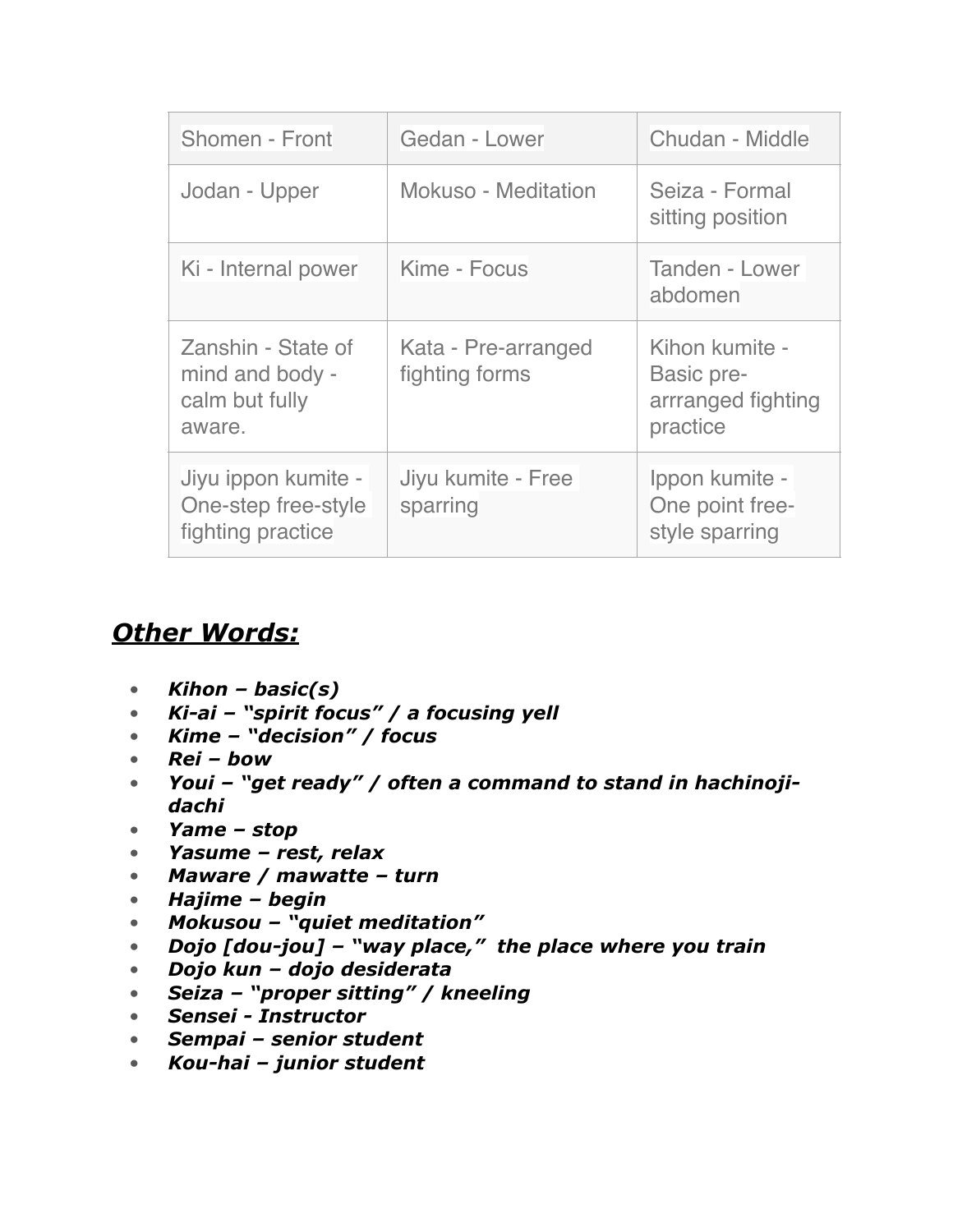### *Attacking Levels:*

- *Jou-dan "upper level" / face*
- *Chuudan "middle level" / stomach / solar plexus*
- *Gedan "lower level" / groin*

#### *Stances:*

- *Kiba-dachi Horse Stance*
- *Shizen-tai Natural Stance*
- *Zenkutsu-dachi Front Stance*
- *Kou-kutsu-dachi Back Stance*
- *Kake-dachi Hook Stance*
- *Hachinoji-dachi Ready Stance*
- *Neko-dachi Cat Stance*
- *Sochin-dachi / fudou-dachi sochin stance / "Immovable" stance*
- *Sanchin-dachi "Hourglass" Stance*

### *Blocks:*

- *Age-uke rising block*
- *Ude-uke "arm block", often used to mean outside block*
- *Soto-uke outside block (see above)*
- *Uchi-uke inside block*
- *Gedan barai down block / "lower level sweep"*
- *Shuto-uke knife-hand block*
- *Nagashi-uke "flushing block" / deflecting block*
- *Kakiwake-uke two-handed "separating" block*
- *Juuji-uke two-handed "cross" block*

### *Punch & Strike Terminology:*

- *Zuki or Tsuki Punch*
- *Uchi Strike*
- *Jodan High Section (i.e. High Punch Jodan Zuki)*
- *Chudan Middle Section*
- *Gedan Low Section*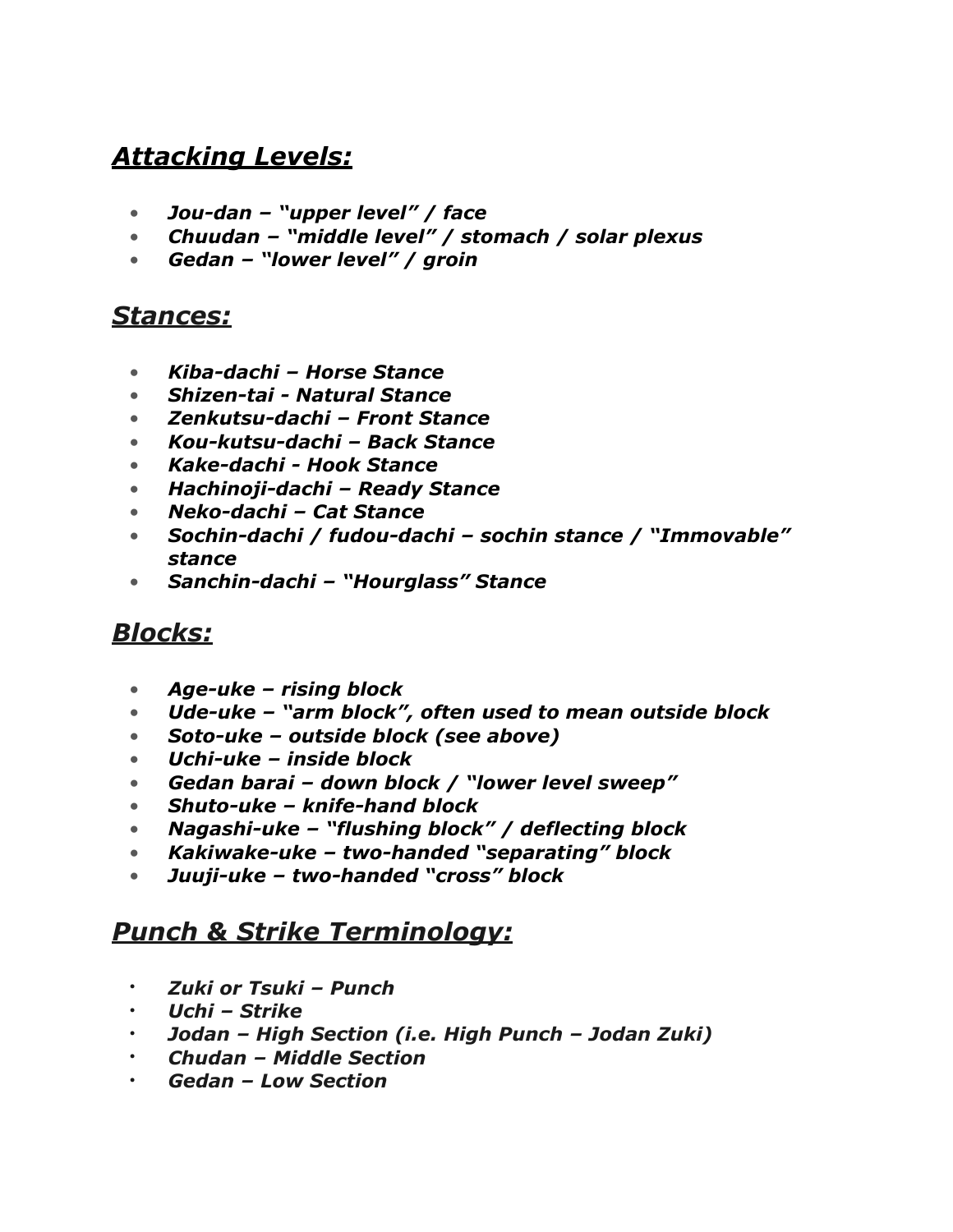#### *Punches:*

- *Age-Zuki (Age-Tsuki) Uppercut Punch or Rising Punch*
- *Choku-Zuki (Choku-Tsuki) Straight Punch*
- *Gyaku-Zuki (Gyaku-Tsuki) Reverse Punch*
- *Hasami Zuki Scissor Punch*
- *Kage-Zuki (Kage-Tsuki) Hook Punch*
- *Kizami-Zuki (Kizami-Tsuki) Jab Punch*
- *Mawashi-Zuki (Maswashi-Tsuki) Roundhouse Punch*
- *Morote-Zuki (Morote-Tsuki) Double Fist Punch or Double U Punch*
- *Oi-Zuki (Oi-Tsuki) Lunge Punch*
- *Tate-Zuki (Tate-Tsuki) Vertical Punch*
- *Tobikomi Zuki Snap Punch*
- *Ura-Zuki (Ura-Tsuki) Upside-Down Punch or Inverted Punch (To The Solar Plexus)*
- *Yama-Zuki (Yama-Tsuki) Two-Level Double Punch or Mountain Punch*

#### *Strikes:*

- *Uchi – [Back hand strike](https://blackbeltwiki.com/back-hand-strike)*
- *Haito uchi [Ridge hand strike](https://blackbeltwiki.com/ridge-hand-strike) (back of sword)*
- *Ipon ken Forefinger knuckle strike*
- *Ipon nukite ken First finger spear strike*
- *Kai ko ken Open fist strike*
- *Kakuto Head of the crane / goose neck strike*
- *Ko koo Tiger's mouth strike*
- *Kuma de Bear hand strike*
- *Keito Head of the hen strike*
- *Nakadaka ipon ken Middle finger knuckle strike*
- *Nihon nukite Two finger spear strike*
- *Nukite Spear hand strike*
- *Seiken Clenched fist strike*
- *Shuto uchi – [Knife hand strike](https://blackbeltwiki.com/knife-hand-strike) (sword)*
- *Teisho uchi – [Palm heel strike](https://blackbeltwiki.com/palm-strike)*
- *Tetsu tsui [Iron] [Hammer fist](https://blackbeltwiki.com/hammer-fist)*
- *Uraken uchi – [Back fist strike](https://blackbeltwiki.com/back-fist)*
- *Washi de Eagle's beak strike*
- *Wan to Sword arm strike*